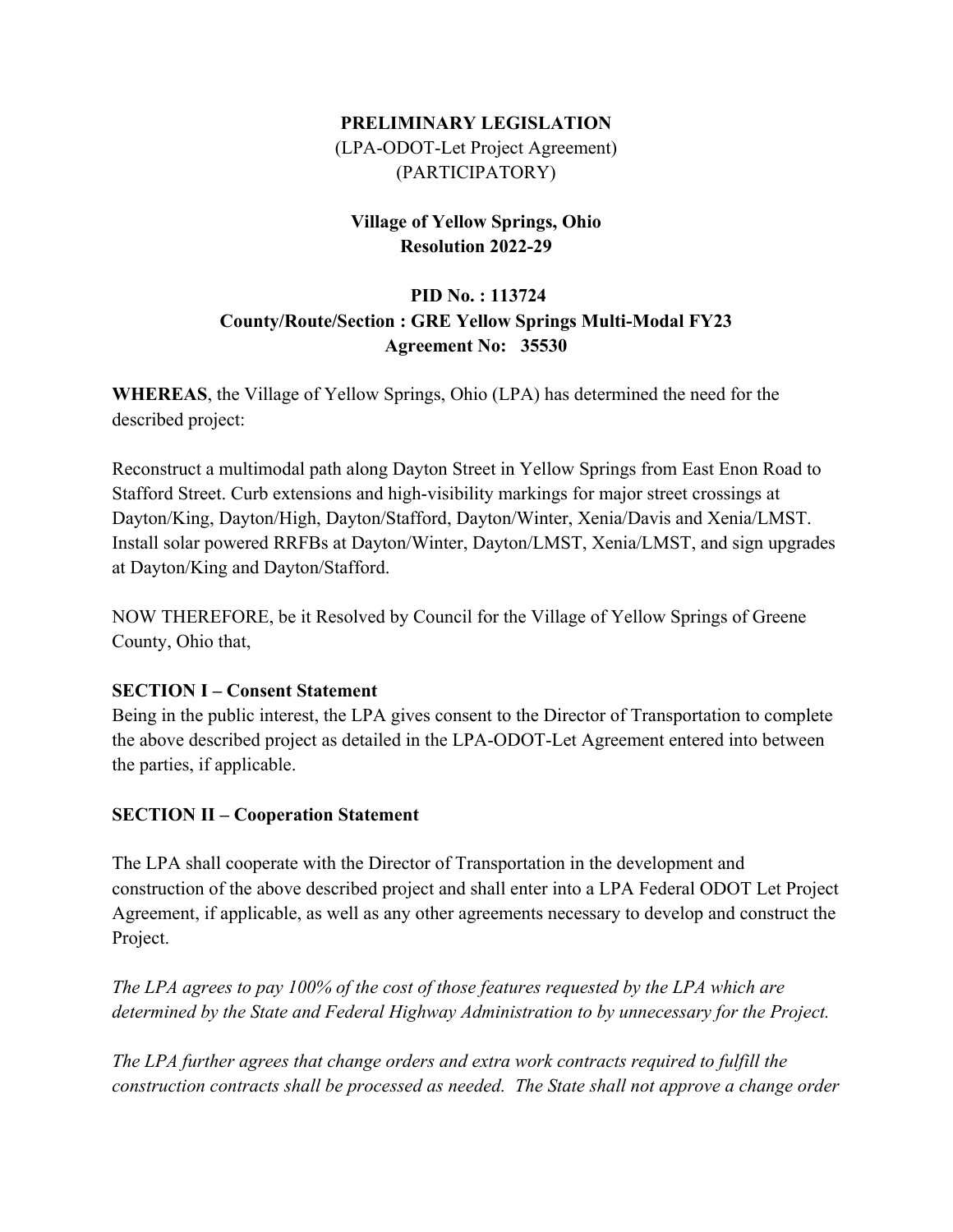*or extra work contract until it first gives notice, in writing, to the LPA. The LPA shall contribute its share of the cost of these items in accordance with other sections herein.* 

*The LPA further agrees to pay 100% of the cost to install and/or repair curb ramps at all necessary intersections to ensure compliance with the Americans with Disabilities Act.*

The LPA agrees that if Federal Funds are used to pay the cost of any consultant contract, the LPA shall comply with 23 CFR 172 in the selection of its consultant and administration of the consultant contract. Further the LPA agrees to incorporate ODOT's "Specifications for Consulting Services" as a contract document in all of its consultant contracts. The LPA agrees to require, as a scope of services clause, that all plans prepared by the consultant must conform to ODOT's current design standards and that the consultant shall be responsible for ongoing consultant involvement during the construction phase of the Project. The LPA agrees to include a completion schedule acceptable to ODOT and to assist ODOT in rating the consultant's performance through ODOT's Consultant Evaluation System.

### **SECTION III Authority to Sign**

The LPA hereby authorizes Josue Salmeron of said Village of Yellow Springs to enter into and execute contracts with the Director of Transportation which are necessary to develop plans for and to complete the above-described project; and to execute contracts with ODOT pre-qualified consultants for the preliminary engineering phase of the Project.

Upon request of ODOT, the Village Manager is also empowered to execute any appropriate documents to affect the assignment of all rights, title, and interests of the Village of Yellow Springs to ODOT arising from any agreement with its consultant in order to allow ODOT to direct additional or corrective work, recover damages due to errors or omissions, and to exercise all other contractual rights and remedies afforded by law or equity.

### **SECTION IV – Utilities and Right-of-Way Statement**

The LPA agrees that all right-of-way required for the described project will be acquired and/or made available in accordance with current State and Federal regulations. The LPA also understands that right-of-way costs include eligible utility costs.

The LPA agrees that all utility accommodation, relocation and reimbursement will comply with the current provisions of 23 CFR 645 and the ODOT Utilities Manual.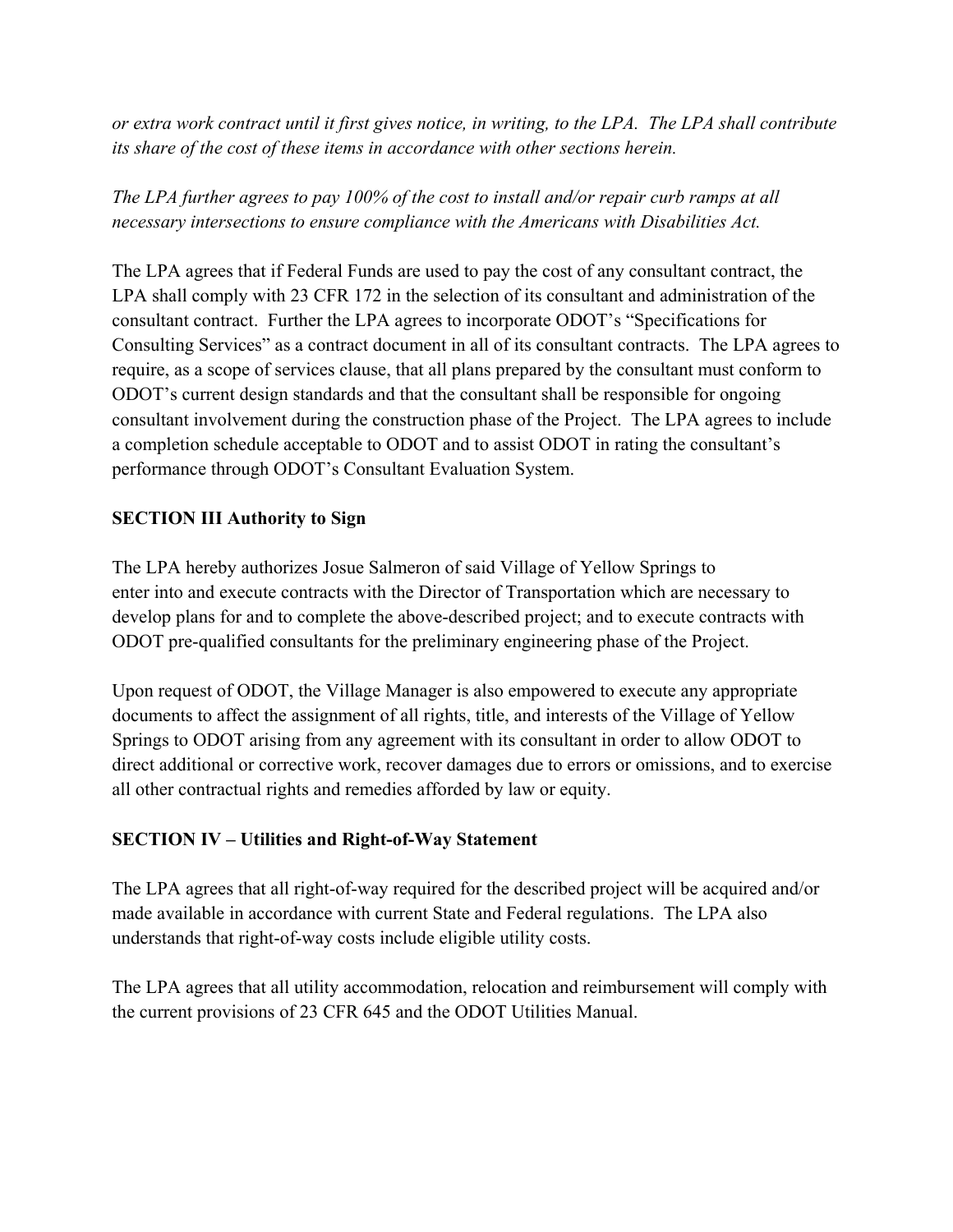#### **SECTION V – Maintenance**

Upon completion of the Project, and unless otherwise agreed, the LPA shall: (1) provide adequate maintenance for the Project in accordance with all applicable State and Federal law, including, but not limited to, Title 23, U.S.C., Section 116; (2) provide ample financial provisions, as necessary, for the maintenance of the Project; (3) maintain the right-of-way, keeping it free of obstructions; and (4) hold said right-of-way inviolate for public highway purposes.

Brian Housh, President of Council

 $\mathcal{L}_\text{max}$  and  $\mathcal{L}_\text{max}$  and  $\mathcal{L}_\text{max}$  and  $\mathcal{L}_\text{max}$ 

PASSED: 5-2-2022

Attest: Judy Kintner, Clerk of Council

**ROLL CALL:**

Brian Housh Y Marianne MacQueen Y Kevin Stokes Y

Lisa Kreeger\_Y\_\_ Carmen Brown\_Y\_